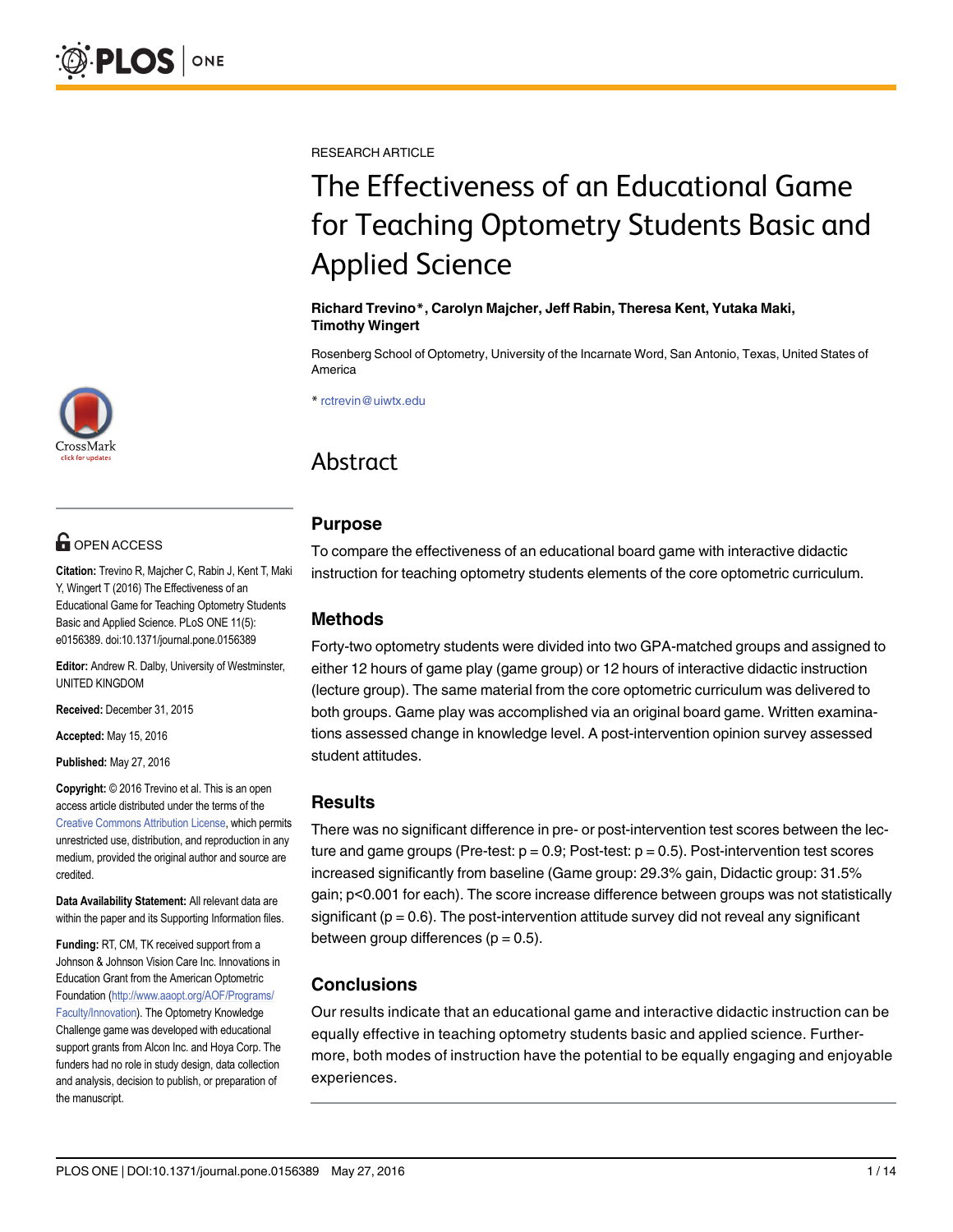<span id="page-1-0"></span>

Competing Interests: The authors have received research funding from Johnson & Johnson Vision Care Inc. This does not alter their adherence to PLOS ONE policies on sharing data and materials.

#### Introduction

An educational game is defined as an instructional method that requires the learner to participate in a competitive activity with preset rules  $[1]$  $[1]$ . There is a large body of literature reporting on the attitudes of medical and allied health students regarding the use of educational games in their training[\[2,3\]](#page-13-0). Almost invariably, students find educational games to be fun and enjoyable learning experiences. However, there is the potential for educational games to create stress or embarrassment among individuals who perform poorly[\[4\]](#page-13-0).

Surveys have found that educational games are popular among teachers and students alike. The popularity of educational games in medical education is reflected in the finding that 80% of respondents to a survey of all Family Practice and Internal Medicine residency programs in the United States employ educational games in the training of their residents[[5\]](#page-13-0). A recent survey of health educators in the United Kingdom found that teachers recognize that games are able to engage and motivate students[\[6\]](#page-13-0). Respondents to the survey reported that the main benefit of employing game play was enhancement of students' learning, enjoyment, and interest.

Despite their popularity, systematic reviews of the literature find insufficient evidence to judge the effectiveness of educational games in the health professions, but available evidence suggests that they are not detrimental to the educational process $[7-9]$  $[7-9]$  $[7-9]$  $[7-9]$  $[7-9]$ . While many papers have been published describing the use of educational games to teach health professionals, few are well-designed randomized controlled trials (RCT) which allow conclusions to be drawn regarding their effectiveness. A recent Cochrane review of the literature on educational games for the health professions found over 2000 papers published on the topic, but only two were well-designed RCTs with data that could be subjected to quantitative analysis[\[7\]](#page-13-0). The authors concluded that there is a need for more research of high methodological quality to explore the role of games in the education of health professionals.

Very little has been published on the use of games as a teaching tool in optometry. A search of the [PubMed.gov](http://PubMed.gov) database yielded only a single citation. The game described is a computer simulation to help optometry students learn test selection and lens prescribing skills[[10](#page-13-0)]. The paper reported that 20 optometry students evaluated the game by playing a variety of simulated patients. The authors concluded that the game was a potentially useful educational tool. The purpose of this study was to evaluate the effectiveness of a board game of our own design in teaching optometry students elements of the optometric basic and applied science curriculum.

#### Methods

This study was conducted in accordance with the principles of the Declaration of Helsinki. The protocol was approved by the Institutional Review Board at the University of the Incarnate Word. Subjects provided written informed consent after being appropriately informed of the nature of the study. This RCT was conducted during the 2014–2015 academic year at the Rosenberg School of Optometry in San Antonio, Texas, USA. It is reported in accordance with the CONSORT 2010 statement ([consort-statement.org\)](http://consort-statement.org).

Research subjects were paid volunteers drawn from the student body of the Rosenberg School of Optometry (RSO). The inclusion criteria were that the subject be a third professional year optometry student (OD3) enrolled at RSO in good academic standing. Exclusion criteria included prior experience playing the game or students with a cumulative grade point average (GPA) of less than 2.0.

#### Research Design

There were 2 study arms: experimental and control. Subjects were assigned to one of two groups solely on the basis of cumulative GPA, with the goal being to match the mean GPA of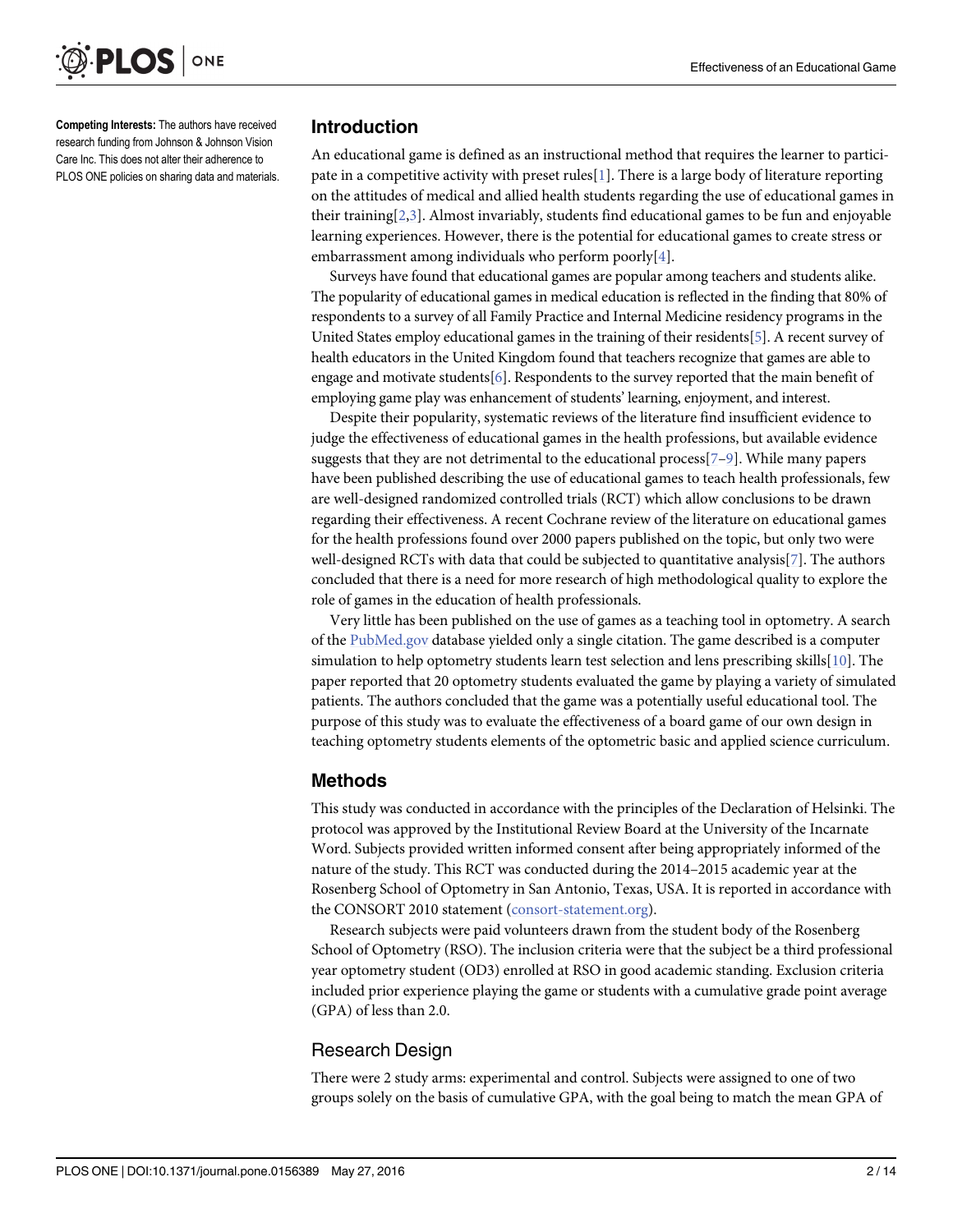<span id="page-2-0"></span>the groups as closely as possible. Following group assignment, the groups were designated as experimental or control by means of a coin toss. The control arm received 12 hours of interactive didactic instruction in the basic and applied sciences of the core optometric curriculum over a 2 consecutive day period (lecture group). The study arm played an educational board game covering the same material from the optometric curriculum for an equal number of hours over a 2 consecutive day period (game group). Baseline knowledge of the subject material was assessed immediately prior to the intervention with a 40-question multiple choice examination. Immediately following the intervention a different 40-question multiple choice examination was administered to assess change in knowledge level. Both groups received their instruction concurrently, with instructors rotating between the lecture and game groups on separate days. The examinations were administered to all subjects simultaneously prior to and after their game play or didactic instruction. The pre- and post-intervention exams administered to the experimental (game) group were identical to the pre- and post-intervention exams administered to the control (lecture) group.

Control arm subjects received interactive didactic instruction by the same instructors who participated in game play with the study arm subjects. Each instructor delivered a 3-hour lecture on a specific topic. The topics mirrored those covered in the game; specifically optics, basic science, vision science, and disease. The nature of the interactive instruction consisted of engaging the class in a variety of question-answer type activities. Most of the interactive activities included use of an audience response system, such as Turning Point $(0, \infty)$  or Socrative, $(0, \infty)$  but a variety of didactic activities were employed depending upon the style and preference of the instructor. The instructors specifically avoided passive lecturing to the control arm subjects.

The pre-test examination, post-test examination, and the content of the didactic instruction were each designed to provide a fair overview of the optometric basic and applied science curriculum within the constraints of a 40-question exam or a 3-hour lecture. Neither the lectures nor the exams were specifically designed to replicate the questions presented in the game. In other words, while every effort was made to ensure that the subject matter delivered to both groups was identical, no attempt was made to use identical questions.

#### Educational Game Description

The educational game used in this study is one of our own design, which we have named the "Optometry Knowledge Challenge." It is a board game wherein 2–6 players take turns, each rolling a die and moving his/her game piece a corresponding number of spaces around the board, accumulating points in the process  $(Fig 1)$  $(Fig 1)$  $(Fig 1)$ . Play proceeds clockwise around the table. The first player to reach the end of the board receives bonus points and the game ends. The winner is the player with the greatest number of points at the end of the game. No rewards were offered to the winners in this study.

Each time a player moves his game piece he is asked an optometry-related question by a Judge, who is a faculty member that acts as a moderator for the game. Questions are in one of 4 topic areas: Basic Science, Vision Science, Optics, and Disease. After the player has moved the Judge draws a card containing questions from a deck of 150 cards. Each card contains 4 questions, one in each topic area, along with the correct answer. The questions used in this game are all short answer or fill-in-the-blank. All questions were written by the faculty and students of RSO, and were drawn from the core curriculum of the optometry school. The question topic is determined by the color of the space upon which the player's game piece has landed. If the player answers the question correctly, he/she is awarded one point, and rolls the die a second time to advance his/her piece closer to the end of the board, but is not asked a second question. If the player answers incorrectly, no points are awarded and his/her turn ends immediately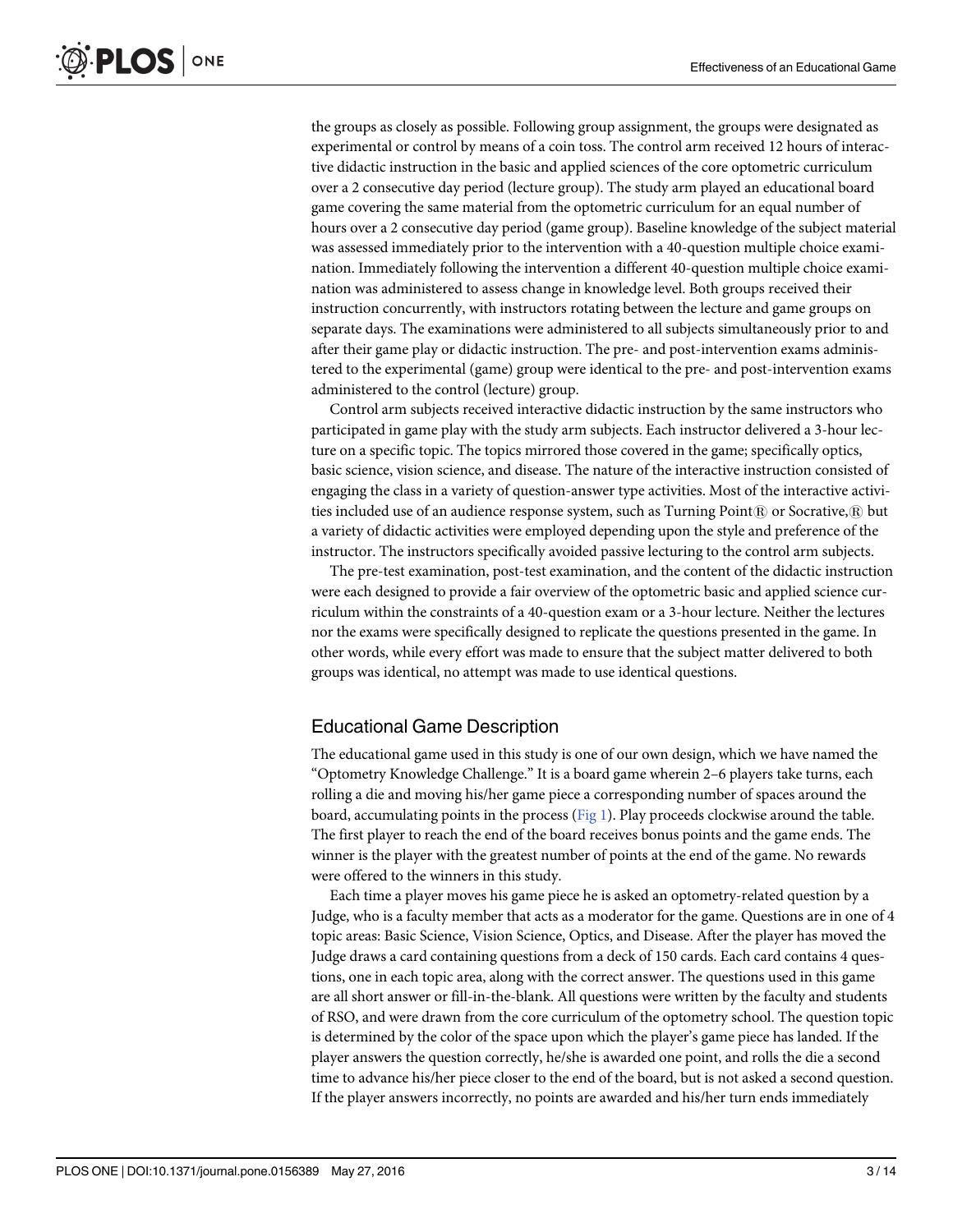# <span id="page-3-0"></span>**Optometry Knowledge Challenge**

Rosenberg School of Optometry



[Fig 1.](#page-2-0) The Optometry Knowledge Challenge game board. The University logo has been removed from the center of the game board to comply with copyright requirements.

doi:10.1371/journal.pone.0156389.g001

(he/she does not roll the die a second time). Players must answer questions from memory and are not allowed to consult notes or one another. The Judge is not allowed to offer hints or assist players in any other way in answering questions. Scratch paper and a calculator may be used by players, as needed. Players are allowed a maximum of 60 seconds to answer each question. The opinion of the Judge is final in the event of a dispute regarding whether the question has been answered correctly. After each question has been answered the Judge is free to explain the concept and entertain questions from the players.

To make play more exciting and interesting, 3 types of special cards are interspersed throughout the deck. The first is a "Go Back 3 Spaces" card. If this card is drawn, the player moves his game piece backward 3 spaces. A second card is drawn and the color of the space he lands upon after moving his piece backward determines the question topic. The second special card is "Move Forward 3 Spaces". The third type of special card is the "Bonus" card. The questions on Bonus cards are more difficult and their point values are doubled.

When the end of the 150 card deck is reached the cards are shuffled and reused. This may result in the same question being asked in a subsequent game. This repetition is believed to enhance the learning process of the game because students who successfully recall answers from a previous game will perform better. Hence, students are motivated to attend to the questions and answers of their fellow players.

#### Opinion Survey

At the conclusion of their participation in this study, subjects were asked to complete an opinion survey regarding their attitudes and perceptions of the instructional activity they received– either the didactic sessions or the game. The survey consisted of 6 statements that employed a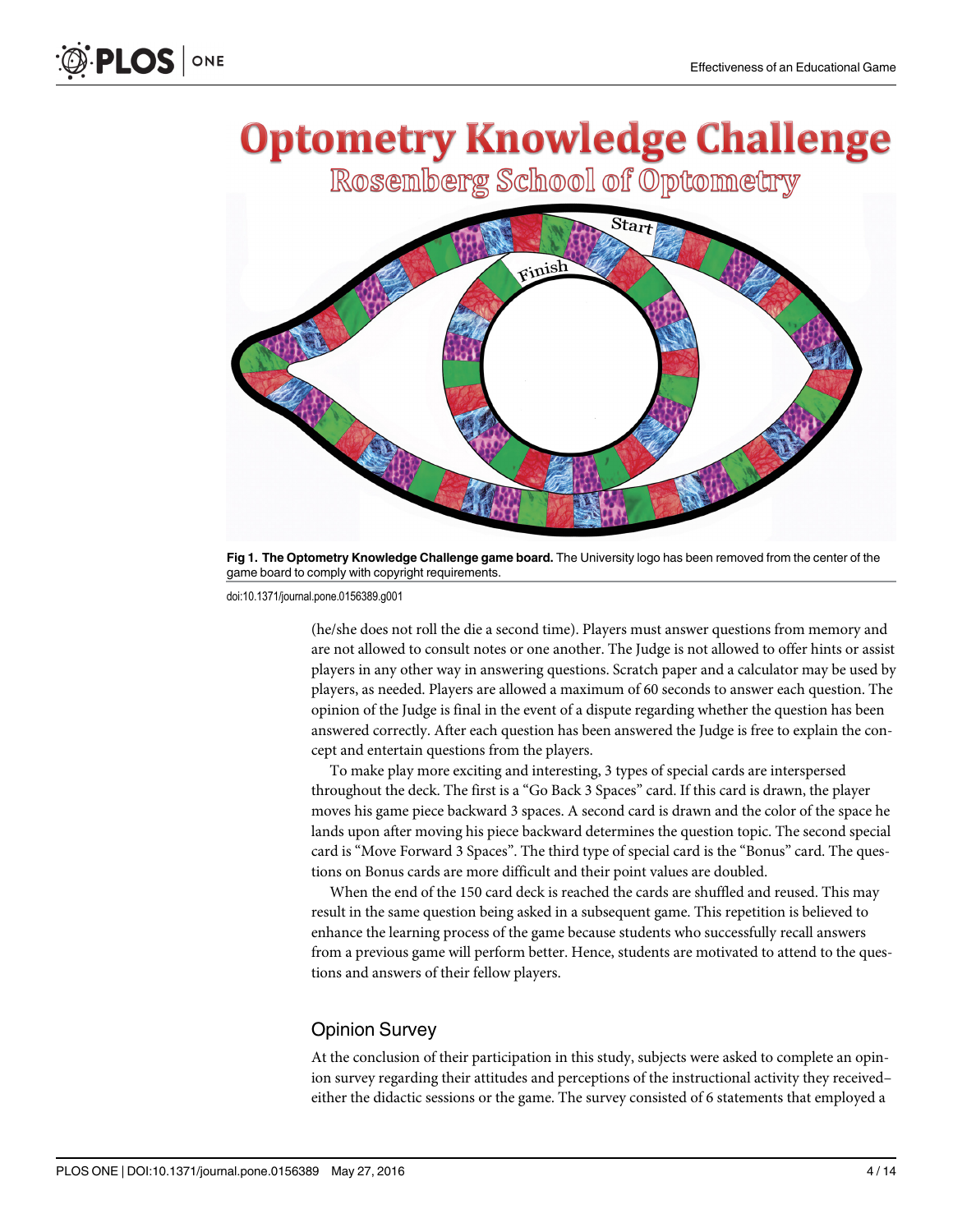| Statement 1 | Participating in this educational activity was fun                          |
|-------------|-----------------------------------------------------------------------------|
| Statement 2 | I learned a lot from participating in this educational activity             |
| Statement 3 | Participating in this educational activity was stressful                    |
| Statement 4 | Participating in this educational activity motivated me to learn            |
| Statement 5 | I would like my instructors to offer educational activities similar to this |
| Statement 6 | enjoyed participating in this educational activity                          |

<span id="page-4-0"></span>Table 1. Opinion survey statements.

doi:10.1371/journal.pone.0156389.t001

5-point Likert scale enabling subjects to express the degree to which they agreed or disagreed with statements pertaining to the enjoyment and educational merit of the activity  $(Table 1)$ .

#### Statistical Analysis

Our research hypothesis was that the knowledge gain of the game group would be significantly different than that of the lecture group. As an exploratory study of the effectiveness of the Optometry Knowledge Challenge, we had no preexisting data upon which to conduct statistical power calculations. Therefore, our sample size was determined solely by the number of students that volunteered for our study. Student's t-test was used to analyze pre- and post-intervention examination scores. Confidence intervals for the mean post-intervention change in exam scores for the study and control groups were calculated. The lower limit of the 90% confidence interval of the study group's mean exam score change was used to assess equivalence of the intervention with the control group. Differences in opinion survey responses were evaluated with the Mann-Whitney U test and Kendall's tau. The Mann-Whitney U test was used to test for significant difference in the distribution of responses to each question between the game and lecture groups. Associations in the survey data were investigated with Kendall's tau.

Statistical analyses were carried out using Excel $R$  2010 (Microsoft, Redmond, WA), SPSS Statistics version 21 (IBM, Armonk, NY), and Prism 6 (GraphPad Software, La Jolla, CA). Post-hoc power analysis was conducted using  $G^*$  Power  $\mathbb B$  version 3.1.9.2[\[11\]](#page-13-0). Unless otherwise specified, data are presented as mean ± standard deviation.

#### **Results**

A total of 42 subjects volunteered for the study (Table 2, [S1 Data](#page-12-0)). All were eligible for participation; none were excluded, and all successfully completed the study. A total of 25 female and 17 male subjects participated in the study. Of the 21 subjects in the game group, 11 were female and 10 were male. In the lecture group there were 14 female and 7 male subjects. Female subjects had a slightly higher cumulative GPA than male subjects overall, and also in each of the

|         |    | <b>GPA</b> | <b>Sext</b> | <b>Baseline Score</b> | <b>Post-Test Score</b> | Δ\$        | 90% CI Δ      |
|---------|----|------------|-------------|-----------------------|------------------------|------------|---------------|
| Game    | 21 | 3.19(0.45) | 11F. 10M    | 23.76 (4.85)          | 30.71 (3.38)           | 6.95(3.37) | $5.65 - 8.25$ |
| Lecture | 21 | 3.19(0.45) | 14F 7M      | 23.90 (5.41)          | 31.43(3.59)            | 7.52(3.26) | $6.27 - 8.78$ |
| р†      |    |            |             | 0.9                   | 0.5                    | 0.6        |               |

|  | Table 2. Group demographics and exam scores*. |
|--|-----------------------------------------------|
|--|-----------------------------------------------|

GPA: Cumulative grade point average, F: Female, M: Male

\*Expressed as mean (standard deviation)

†Student's t-test, 2-tailed, α = 0.05

§ Mean change in test scores

doi:10.1371/journal.pone.0156389.t002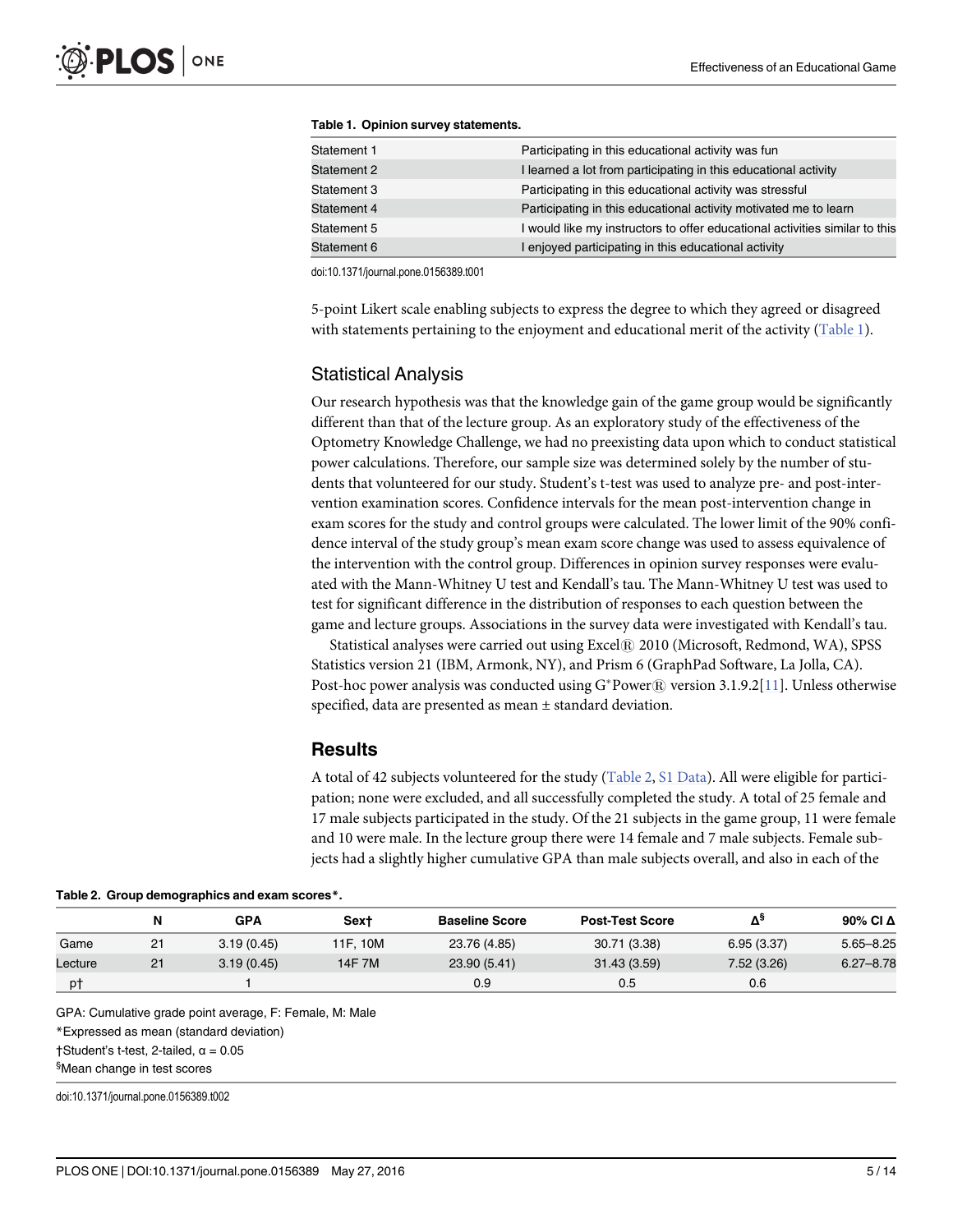<span id="page-5-0"></span>

Fig 2. Scatter plot of pre-intervention and post-intervention raw exam scores for 42 study participants. The maximum possible score on each exam was 40 points. The solid line is the one-to-one line. If there was no change in score between the two exams, the data point would fall on the one-to-one line. Points above this line indicate an improvement in score following the intervention.

doi:10.1371/journal.pone.0156389.g002

study groups, but this difference never achieved statistical significance. The mean cumulative GPA for the game group was  $3.19\pm0.45$  and the lecture group was  $3.19\pm0.45$  (p = 1.0).

The mean baseline examination score was 23.76±4.85 points for the game group and 23.90 ±5.41 points for the lecture group. There was a maximum possible score of 40 points on all examinations. The mean post-intervention examination scores were 30.71±3.38 points and 31.43±3.59 points for the game and lecture groups, respectively. There were no statistically significant differences between the groups in either baseline or post-intervention examination scores (baseline:  $p = 0.9$ ; post-intervention:  $p = 0.5$ ; [Table 2\)](#page-4-0). The improvement in exam scores from baseline was highly significant for both groups (Game group: 29.3% gain, Didactic group: 31.5% gain;  $p < 0.001$  for each group; Figs 2 and [3\)](#page-6-0). Participants in the bottom tertile (bottom 1/3) of baseline scores of each group had significantly larger gains on the post-intervention exam than participants in the top tertile ( $p < 0.001$  for each group). There were no significant differences in tertile score gains between groups ( $p = 0.4$  for bottom tertile,  $p = 0.2$  for top tertile).

Because the mean exam score change of the game group was not significantly different than the mean change of the lecture group ( $p = 0.6$ ), we are unable to reject our null hypothesis that the game and lecture are equally effective. We therefore analyzed the equivalence of the two interventions. The mean change from baseline for the game group was 6.95 points (90% confidence interval [CI]: 5.65–8.25), and for the lecture group the mean change was 7.52 (90% CI: 6.27–8.78). Because the lower limit of the 90% CI for the mean change of the game group is 1.87 points lower than the mean change of the lecture group (7.52–5.65), we have 95% confidence that the mean improvement for the game group is no more than 1.87 points less than the mean improvement of the lecture group ( $Fig 4$ ). A score difference of 1.87 points is equivalent to 4.7% on a 40 question exam.

Two post hoc subgroup analyses were undertaken to investigate whether certain subpopulations of our subjects fared better with the game or didactic intervention. Subjects were analyzed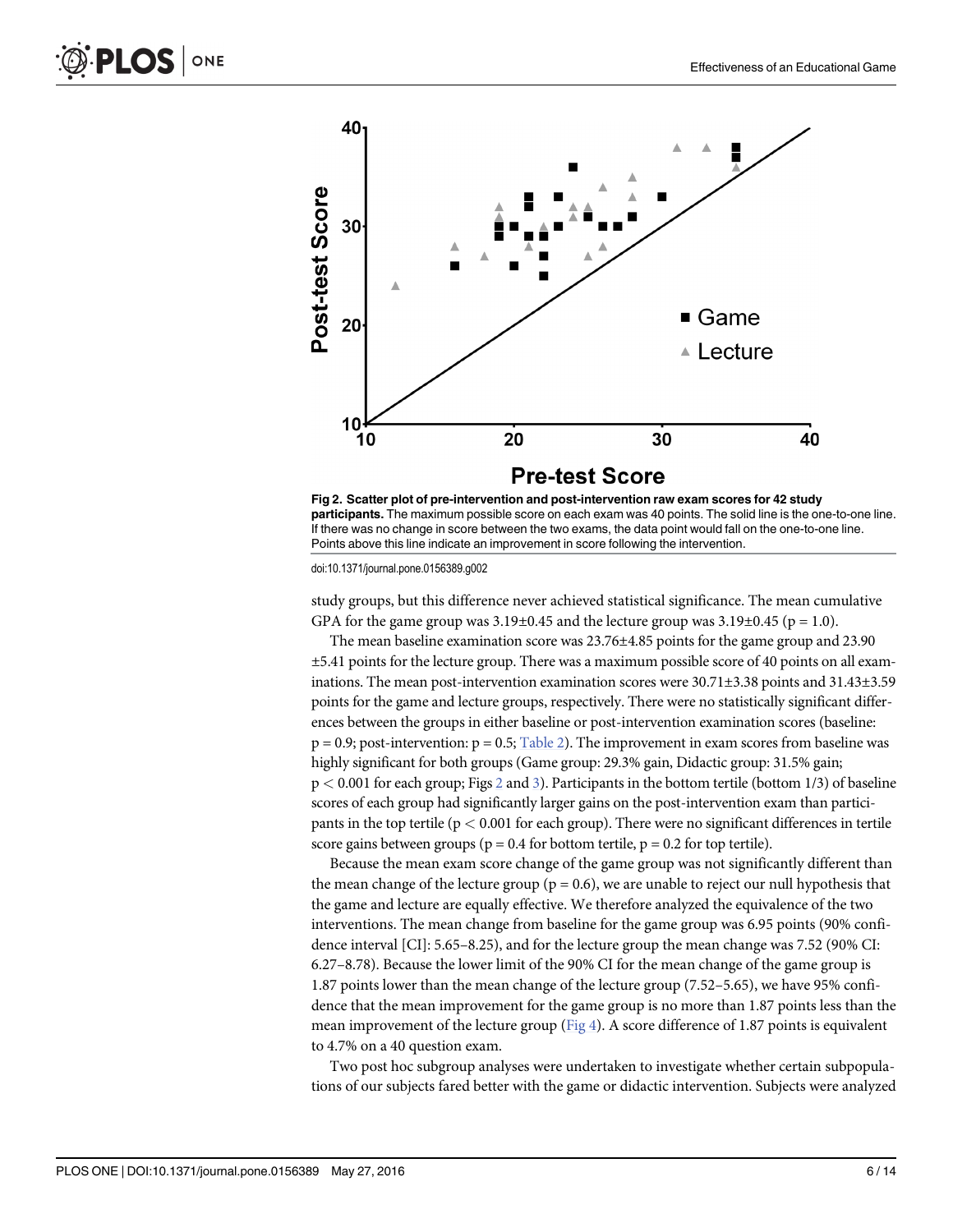<span id="page-6-0"></span>



doi:10.1371/journal.pone.0156389.g003

by GPA (top 50% vs. bottom 50%) and by sex ([Table 3,](#page-7-0) [Table 4](#page-7-0)). The high GPA group performed significantly better than the low GPA group on both baseline and post-intervention examinations. This concordance between cumulative GPA and performance on our examinations provides evidence that the exams are valid assessment instruments. Subjects with high





doi:10.1371/journal.pone.0156389.g004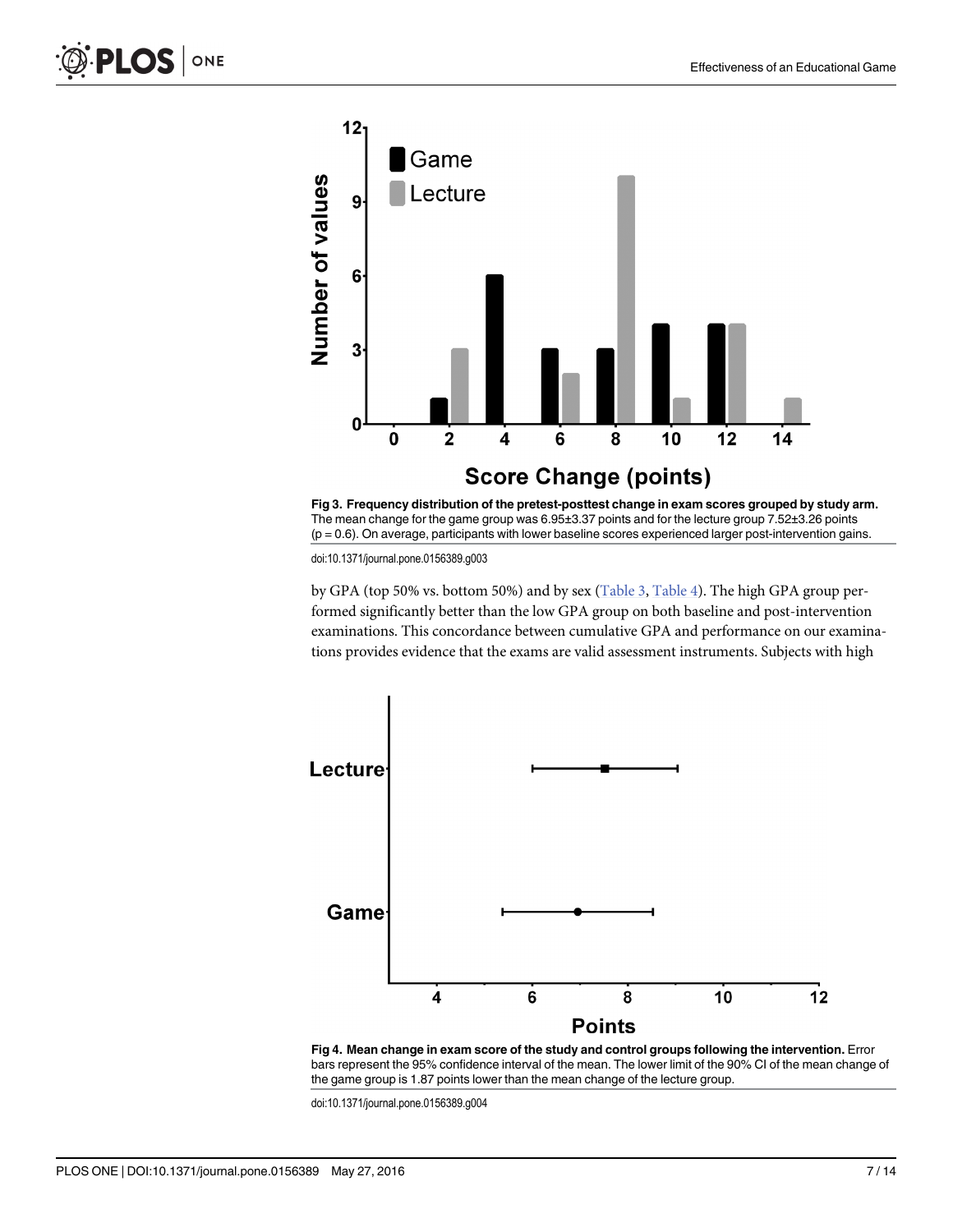|         |                 | N  | <b>GPA</b> | <b>Baseline Score</b> | <b>Post-Test Score</b> | <b>Score Change</b> |            | p†   |
|---------|-----------------|----|------------|-----------------------|------------------------|---------------------|------------|------|
| Game    |                 |    |            |                       |                        |                     |            |      |
|         | <b>High GPA</b> | 10 | 3.59(0.23) | 27.00 (4.69)          | 32.80 (3.03)           | 5.80(3.22)          |            | 0.2  |
|         | Low GPA         | 11 | 2.81(0.22) | 20.82 (2.59)          | 28.82 (2.44)           |                     | 8.00(3.16) |      |
| Lecture |                 |    |            |                       |                        |                     |            |      |
|         | High GPA        | 10 | 3.60(0.22) | 28.10 (3.53)          | 33.90 (3.08)           | 5.80(2.40)          |            | 0.02 |
|         | Low GPA         | 11 | 2.82(0.25) | 20.09 (3.73)          | 29.18 (2.33)           |                     | 9.09(3.15) |      |
| p†      |                 |    |            |                       |                        | 1.0                 | 0.4        |      |

#### <span id="page-7-0"></span>[Table 3.](#page-6-0) Analysis of score change by GPA subgroup\*.

GPA: Cumulative grade point average.

\*Expressed as mean (standard deviation)

†Student's t-test, 2-tailed, α = 0.05.

doi:10.1371/journal.pone.0156389.t003

GPA status demonstrated less post-intervention gain in exam scores than low GPA status subjects, but this only achieved statistical significance among the lecture group (game:  $p = 0.2$ ; lecture:  $p = 0.02$ ). The mean point gain for high GPA subjects was nearly identical for each intervention (game:  $5.80\pm3.22$ ; lecture  $5.80\pm2.40$ ,  $p = 1.0$ ), but the low GPA subjects saw a mean 1 point larger gain in the lecture group than the game group (game: 8.00±3.16; lecture: 9.09 $\pm$ 3.15, p = 0.4). We uncovered no exam performance differences between male and female subjects between the two arms of our study.

Following the intervention, subjects expressed their level of agreement with 6 statements pertaining to the enjoyment, educational merit, and stress of the interventions using a 5-point Likert scale [\(Table 1,](#page-4-0) [Fig 5\)](#page-8-0). The Mann-Whitney U test did not reveal any significant differences in the distribution of responses between the game and lecture groups for any of the 6 statements [\(Table 5\)](#page-9-0). We also analyzed the survey responses using the Kendall tau-b test to reveal associations between responses to pairs of statements within each experimental group  $(Table 6)$  $(Table 6)$  $(Table 6)$ . Of note is the finding that there were no correlations between the degree to which the subject felt stressed (Statement 3) and their responses to any other statement in either group.

#### **Discussion**

We found that an educational board game of our own design was not significantly different than an interactive didactic experience in increasing knowledge of basic and applied science

#### [Table 4.](#page-6-0) Analysis of score change by sex subgroup\*.

|             |        | N  | <b>GPA</b> | <b>Baseline Score</b> | <b>Post-Test Score</b> |             | <b>Score Change</b> | pt  |
|-------------|--------|----|------------|-----------------------|------------------------|-------------|---------------------|-----|
| <b>GAME</b> |        |    |            |                       |                        |             |                     |     |
|             | Female | 11 | 3.32(0.47) | 24.45 (4.36)          | 31.82(3.33)            | 7.36(3.57)  |                     | 0.6 |
|             | Male   | 10 | 3.06(0.40) | 23.00 (5.23)          | 29.50 (3.01)           |             | 6.50(3.07)          |     |
| LECTURE     |        |    |            |                       |                        |             |                     |     |
|             | Female | 14 | 3.20(0.52) | 23.64 (6.33)          | 31.36(4.12)            | 7.71 (3.49) |                     | 0.7 |
|             | Male   |    | 3.17(0.27) | 24.43 (2.66)          | 31.57(2.19)            |             | 7.14(2.70)          |     |
| p†          |        |    |            |                       |                        | 0.8         | 0.7                 |     |

GPA: Cumulative grade point average, F: Female, M: Male

\*Expressed as mean (standard deviation)

†Student's t-test, 2-tailed, α = 0.05.

doi:10.1371/journal.pone.0156389.t004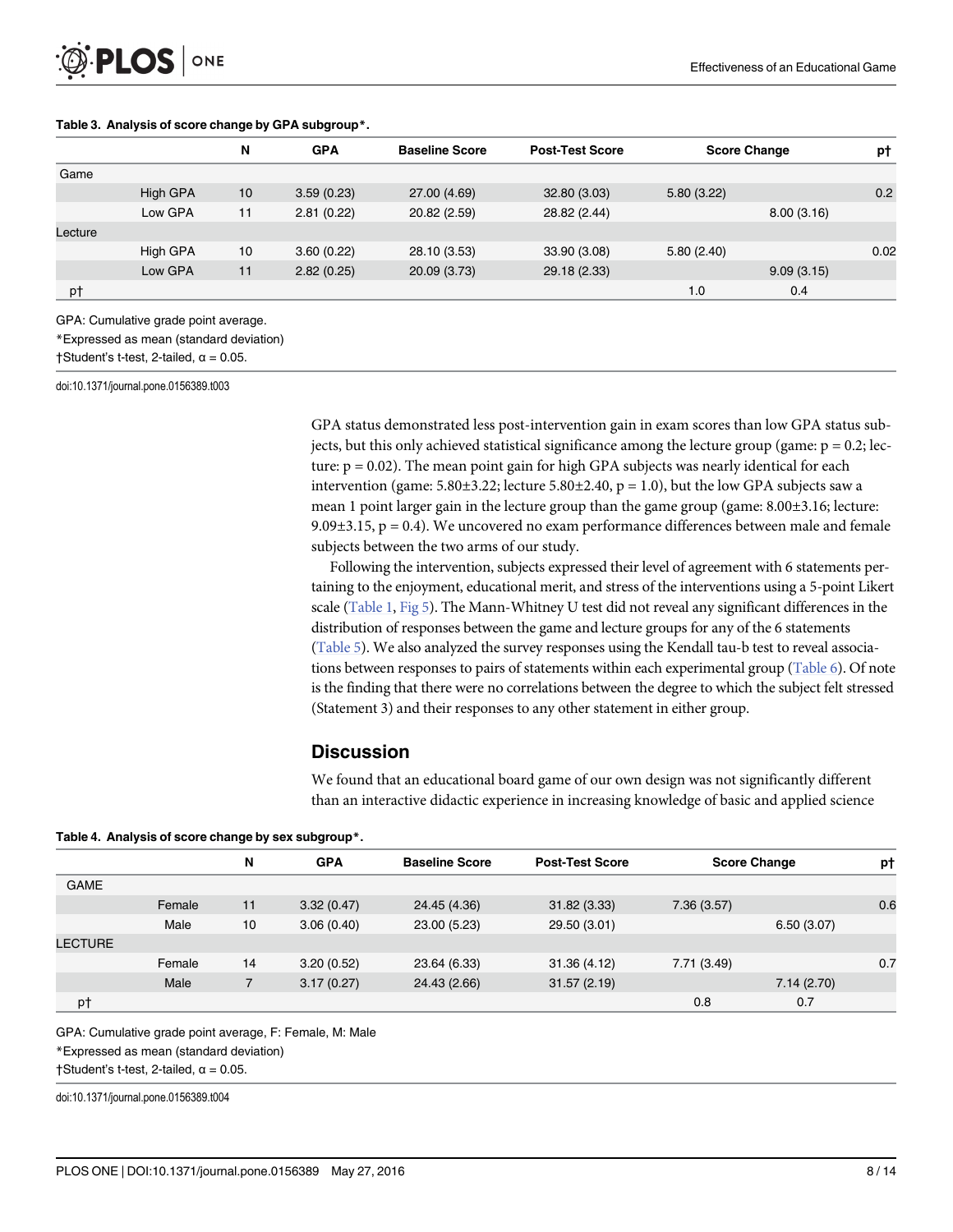B



Participating in this educational activity was stressful



<sup>1</sup><br>STRONGLY<br>DISAGREE  $\overline{2}$ 3<br>Response Participating in this educational activity motivated me to learn 15 Game

I learned a lot from participating in this

educational activity

Game

Lecture



I would like my instructors to offer educational activities similar to this

I enjoyed participating in this educational activity





doi:10.1371/journal.pone.0156389.g005

among OD3 students. Furthermore, there was no significant difference in how our subjects rated their enjoyment and educational merit of their experiences. These results add to the growing body of evidence that educational games are an effective instructional tool for the health professions.

Our game was designed as a tool to assist OD3 students in the course of their preparations to take the Applied Basic Science examination administered by the National Board of Examiners in Optometry ([www.optometry.org\)](http://www.optometry.org/). As such, it is intended to serve as a review of material they have already been exposed to within the optometric curriculum. We purposefully recruited OD3 students as subjects to simulate this review experience but timed our study to take place prior to the students commencing their board preparation efforts to avoid

<span id="page-8-0"></span>.OS I

ONE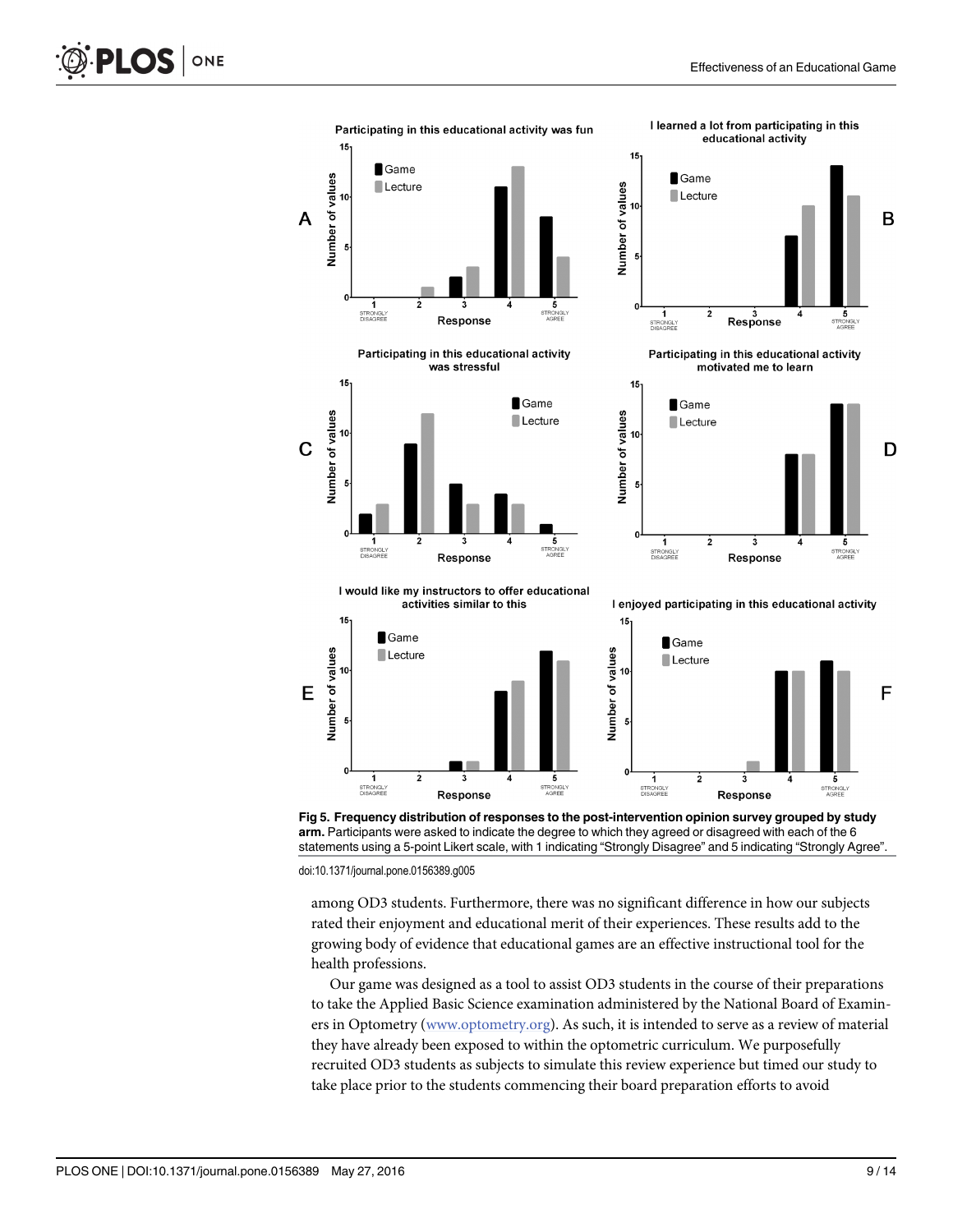<span id="page-9-0"></span>

| <b>Statement</b> |                                                                             | U Statistic* | P†    |
|------------------|-----------------------------------------------------------------------------|--------------|-------|
|                  | Participating in this educational activity was fun                          | 168,500      | 0.141 |
| 2                | I learned a lot from participating in this educational activity             | 189,000      | 0.351 |
| 3                | Participating in this educational activity was stressful                    | 175.500      | 0.223 |
| $\overline{4}$   | Participating in this educational activity motivated me to learn            | 220,500      | 1.000 |
| 5                | I would like my instructors to offer educational activities similar to this | 210,500      | 0.774 |
| 6                | I enjoyed participating in this educational activity                        | 205,000      | 0.656 |

#### \*Mann-Whitney U statistic †2-tailed, α = 0.05

doi:10.1371/journal.pone.0156389.t005

contamination of our results by prior review work on the part of the students. As such, our results should be interpreted within the context of a review exercise rather than introducing students to material which is completely foreign to them. The value of educational games as a method of reviewing and reinforcing key concepts in medical education has been previously noted [\[12,13\]](#page-13-0). Indeed, review and reinforcement of student's knowledge and understanding seems to be the most popular and most appropriate use of educational games [[14](#page-13-0)].

Selection of an appropriate control group is of utmost importance in designing a research study. Akl, et al. in their systematic review of the use of educational games in medical education concluded that the ideal control intervention is an interactive lecture because it represents the best available alternative to game play [[2\]](#page-13-0). They recommended that the control and experimental interventions be made as similar as possible, including, for example, having the duration of the interventions and the persons administering them held constant. Under such conditions only the game play itself would be responsible for any observed outcome differences between the groups. In designing this study we made every effort to ensure that our groups were well matched and that wherever possible the interventions were identical. The two groups were

|             |         | <b>Statement 2</b> | <b>Statement 3</b> | <b>Statement 4</b> | <b>Statement 5</b> | <b>Statement 6</b> |
|-------------|---------|--------------------|--------------------|--------------------|--------------------|--------------------|
| Statement 1 |         |                    |                    |                    |                    |                    |
|             | Game    | 0.005              | 0.107              | 0.026              | 0.019              | 0.001              |
|             | Lecture | 0.035              | 0.532              | 0.532              | 0.474              | 0.014              |
| Statement 2 |         |                    |                    |                    |                    |                    |
|             | Game    |                    | 0.875              | 0.002              | < 0.001            | 0.001              |
|             | Lecture |                    | 0.724              | 0.867              | 0.231              | 0.015              |
| Statement 3 |         |                    |                    |                    |                    |                    |
|             | Game    |                    |                    | 0.970              | 0.659              | 0.236              |
|             | Lecture |                    |                    | 0.183              | 0.317              | 0.619              |
| Statement 4 |         |                    |                    |                    |                    |                    |
|             | Game    |                    |                    |                    | 0.001              | 0.005              |
|             | Lecture |                    |                    |                    | 0.218              | 0.902              |
| Statement 5 |         |                    |                    |                    |                    |                    |
|             | Game    |                    |                    |                    |                    | 0.001              |
|             | Lecture |                    |                    |                    |                    | 0.016              |
|             |         |                    |                    |                    |                    |                    |

#### [Table 6.](#page-7-0) Correlation of opinion survey responses\*.

\*Expressed as the 2-tailed significance value of Kendall's tau-b correlation coefficient.

doi:10.1371/journal.pone.0156389.t006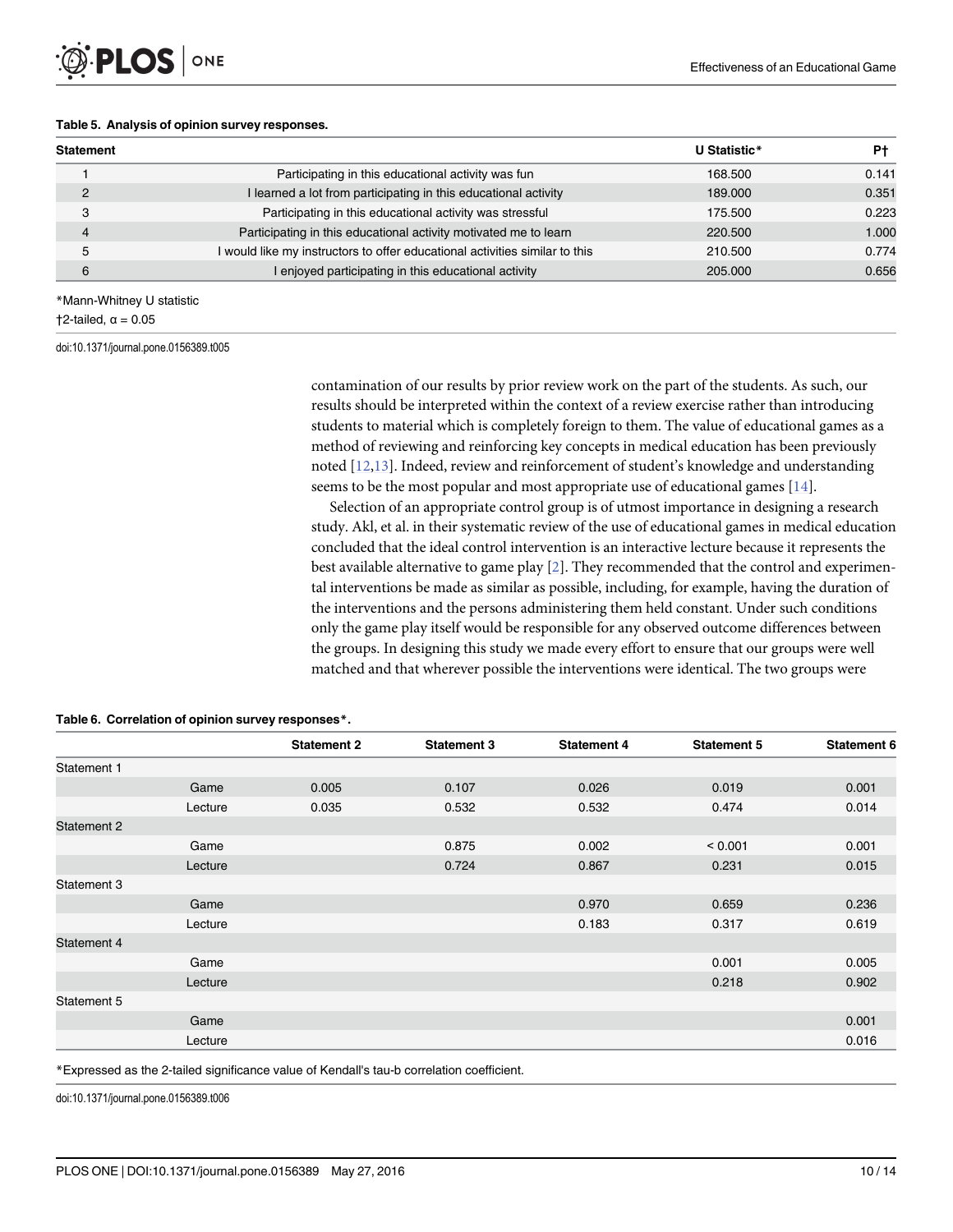<span id="page-10-0"></span>evenly matched in terms of cumulative GPA and had similar numbers of male and female subjects. The content, duration, and faculty of interventions were identical. The control intervention was specifically designed to be as engaging and interactive as possible in a didactic setting, with most instructors using an audience response system for some or all of their presentation. Mains et al. demonstrated that use of an audience response system improves learning and retention over traditional lectures [[15](#page-13-0)]. Therefore, we believe that our results are an accurate indication of the effectiveness of an educational game relative to the best available alternative.

In their recent review of the use of educational games in the health professions, Abdulmajed, Park and Tekian emphasized the need for reliable and valid tools for assessing their effectiveness [[9](#page-13-0)]. They pointed out that existing assessment methodologies are not capable of fully capturing the richness of the learning that may be occurring in these games. For example, their potential impact on long-term memory and behavior in a clinical setting. There is currently no consensus with regard to the optimal method of assessing game-based learning [\[16\]](#page-13-0). Our assessment tool was a very traditional multiple choice examination. Correlation between the participant's cumulative GPA and performance on the baseline examination suggests that this assessment tool is a valid measure of their knowledge level, and that gains seen on the postintervention examination accurately reflect short-term changes in their knowledge level. However, other dimensions of learning that may be occurring are not reflected in the results of our study. It has been suggested that educational games promote learning in the cognitive, affective, and psychomotor domains  $[7,17,18]$ . Therefore, the potential value of educational games in the health professions should not be judged solely on the basis of their effect on short-term knowledge gains.

Our results suggest that playing the educational game had an equivalent effect on knowledge level as participation in an interactive didactic lecture. We determined with 95% confidence that the mean exam score improvement of the game group was no more than 4.7% less than that of the lecture group [\(Table 2](#page-4-0)). This difference of 1.87 points is quite small in light of the significant variability of the observed mean score changes (the SD of the mean change was 3.37 and 3.26 in the game and lecture groups, respectively). Perhaps with larger sample sizes future studies can determine the relative effectiveness of education games with greater precision. Within the context of this study, however, a difference of this magnitude is likely within the margin of measurement error. Therefore, we conclude that our findings demonstrate the noninferiority of the educational game relative to the interactive didactic experience.

Our post-hoc subgroup analysis revealed an interesting difference in the performance of low GPA students [\(Table 3](#page-7-0)). While low GPA students achieved larger gains than their high GPA counterparts in both the game and lecture groups, this difference was only statistically different in the lecture group. This may be related to the fact that the mean difference between the high GPA and low GPA students was larger at baseline in the lecture group than in the game group (game: 6.18 points, lecture: 8.01 points). However, it is interesting to speculate that it may be related to differences in learning styles. This possibility is supported by the finding that the low GPA students in the lecture group scored 0.36 points higher on the post-intervention exam than the low-GPA students in the game group despite being 0.73 points lower at baseline. While our sample sizes are too small to make any meaningful statistical inferences of these subgroup comparisons, we suggest that future studies investigate this further.

While there have been many studies published on the topic of educational games in the training of health care professionals, there are very few comparable RCTs against which to compare our findings. Comparable studies would be those that employed interventions that are similar to ours. Most other RCTs on this subject are not directly comparable because there was either no control intervention or it was a conventional lecture. The control intervention in our study was an interactive lecture, which is specifically designed to be more engaging than a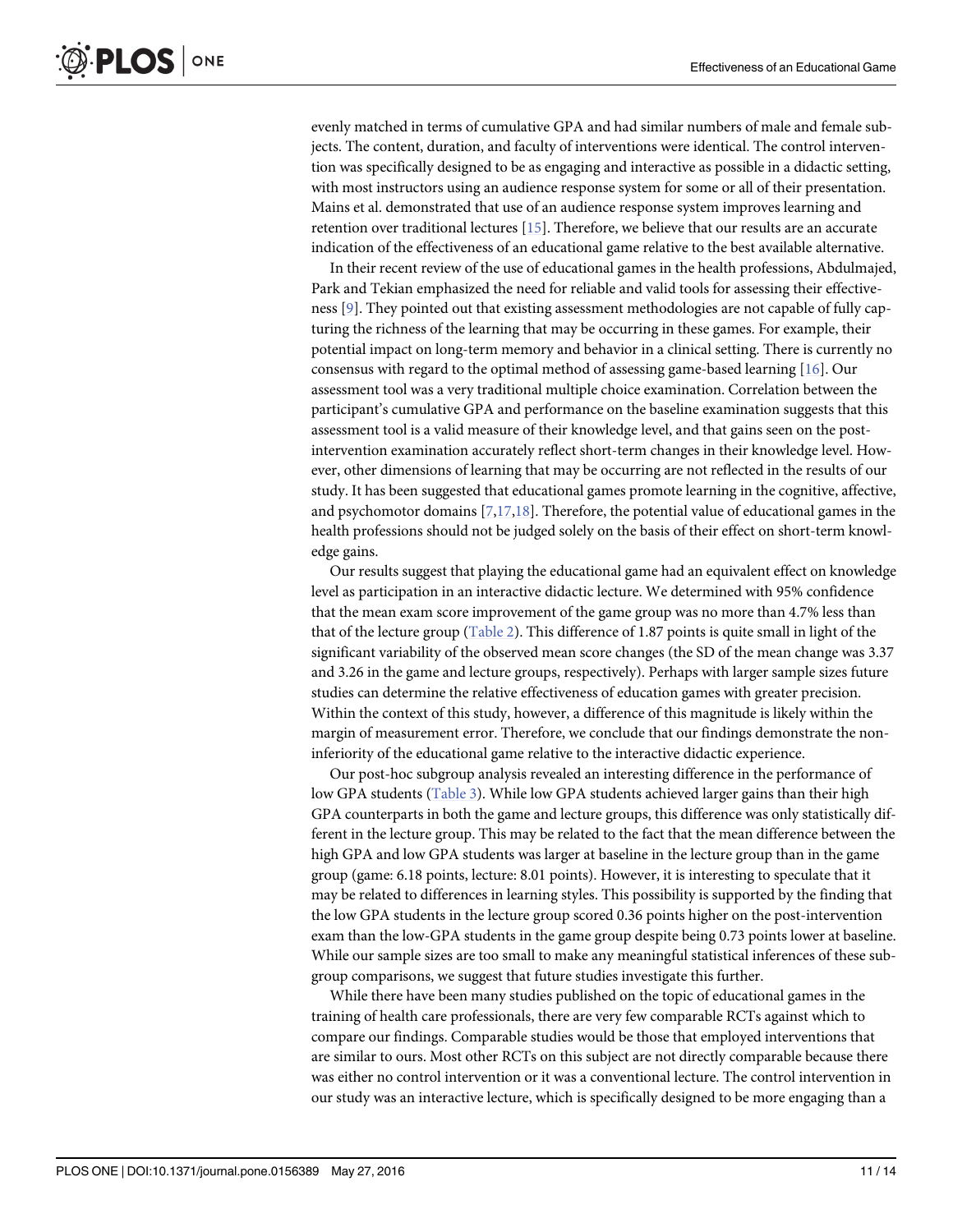<span id="page-11-0"></span>conventional didactic lecture. Furthermore, we should compare our findings to studies that employed a similar experimental intervention. Our experimental intervention being a board game could be compared to other similar types of games, such as other board games, card games, and other similar activities. Computer-based games, in general, would not be comparable. Finally, our outcome measure was change in knowledge level that was assessed immediately following the intervention. Comparable studies would have done the same.

We have identified a single published study that meets all of the above criteria. Selby and colleagues [[19\]](#page-13-0) conducted a RCT comparing an interactive lecture with a game based on charades as a means of teaching child development to 100 fifth year medical students. Post-intervention knowledge level was assessed by means of a quiz immediately following the intervention. No baseline knowledge level assessment was performed. Students in the lecture group performed significantly better on the post-intervention quiz than students in the game group, but the effect size was small ( $p < 0.01$ ,  $r = 0.23$ ). The investigators concluded that an interactive lecture can improve short-term retention of knowledge more than a game.

There are a number of additional studies that meet some but not all of our criteria for study equivalence. For example, Montpas et al. compared the use of a Jeopardy $\mathbb{R}$ -type game versus conventional lecture on 68 nursing students' achievement and retention of geriatric nursing concepts [\[20](#page-13-0)]. Students were randomized into treatment and control groups. Baseline knowledge was assessed using a pretest, and knowledge gains were assessed with a post-test that was administered immediately following the intervention. Results showed that lecture was statistically more effective than gaming in short-term knowledge gains; however, the game group performed better than the lecture group in a reassessment that was performed 2 weeks later. Another RCT of a Jeopardy $@$ -type game versus conventional lecture was undertaken by O'Leary and colleagues [\[21\]](#page-13-0). This study investigated knowledge gain of obstetrics and gynecology among 104 third year medical students. A pretest was conducted before the intervention and a post-test measured knowledge gain immediately afterward. Despite the lecture group performing significantly worse on the pretest, the two groups had nearly identical mean posttest scores.

Our results are in line with these previous studies in finding no clear superiority of either game play or didactic instruction in generating short-term knowledge gains. Both forms of instruction seem equally capable of generating significant short-term increases in knowledge level.

Interestingly, we found no significant difference in rating of enjoyment, engagement and perceptions of educational merit between our two interventions [\(Table 5](#page-9-0)). Previous studies comparing games to conventional lecture find large and consistent differences, with games being consistently rated as being more enjoyable. O'Leary et al., for example, reported that students participating in the game rated it higher in stimulating faculty/student interaction, helping them to retain information, and enjoyment ( $p < 0.001$ )[[21](#page-13-0)]. Because Selby, et al. [\[19](#page-13-0)] did not investigate student opinions and attitudes, we are not aware of a RCT other than ours which directly compares game play with interactive lecture in the education of healthcare professionals. Interactive lectures share many of the purported advantages of educational games, including fostering an active learning environment, improving engagement, and increasing comprehension and retention of material [[15](#page-13-0)]. Therefore, it may not be surprising that we did not uncover a clear student preference for one instruction method over the other.

There are conflicting reports regarding whether educational games are more stressful than conventional instructional methods. It has been reported that some students find educational games to be stressful or uncomfortable because of embarrassment at giving incorrect answers to questions; while other investigators report that playing games can reduce classroom stress and anxiety [[2,8,9](#page-13-0)]. We did not find any significant difference in the responses of game and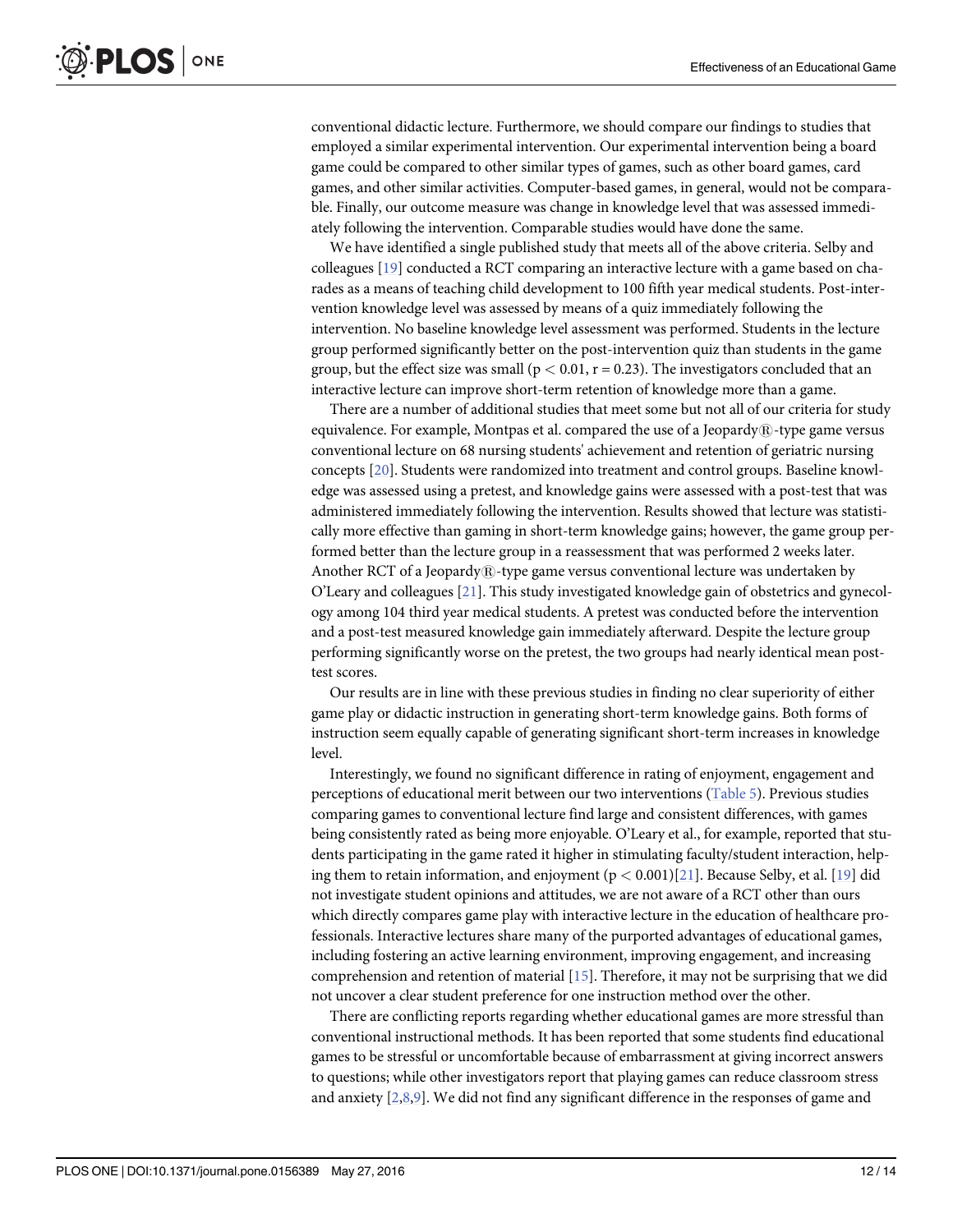<span id="page-12-0"></span>lecture group participants to the statement "Participating in this educational activity was stress-ful" [\(Table 5](#page-9-0)). While a majority of subjects in both groups disagreed with that statement, there were more participants in the game group that agreed or strongly agreed with the statement than lecture group subjects ( $Fig 5C$ ). Additionally, we found no correlation between student perception of stress and their ratings of enjoyment or educational merit for either educational intervention ([Table 6\)](#page-9-0). Therefore, it seems that students who reported more stress did not necessarily find the experience to be less enjoyable or to have gotten less out of it.

Strengths of this study include the close GPA matching of the control and experimental groups, the use of interactive lecture as the control intervention, and the administration of both baseline and post-intervention assessments of knowledge level. Our study has some important weaknesses that need to be considered when interpreting our results. Our sample size was relatively small, making statistical evaluation of the small differences between our interventions challenging. The effect size of the difference in knowledge gain between the study and control groups was small (d = 0.18). Therefore our achieved power was only 10% ( $\alpha$  = 0.05, two-sided t-test). To achieve 80% power would require each group to contain 486 subjects. Another possible weakness was that the entire 12 hour intervention for each group was completed over the course of 2 consecutive days. Therefore, by the end of the second day when the post-test and opinion survey were being completed, the students may have been fatigued and not in the best frame of mind to be rating their opinions and perceptions of the intervention.

In summary, we found no significant difference between an educational board game and interactive didactic instruction on short-term knowledge gains. Furthermore, both interventions were rated as being equally enjoyable, engaging, and educationally valuable by the students. We conclude that the Optometry Knowledge Challenge game is non-inferior to interactive didactic instruction. Future studies are needed to determine whether specific subgroups of individuals, including those with lower academic achievement level or specific learning styles, may benefit more from engagement in educational games. To our knowledge, this is the first study to test the effectiveness of educational games in a School or College of Optometry.

#### Supporting Information

[S1 Data](http://www.plosone.org/article/fetchSingleRepresentation.action?uri=info:doi/10.1371/journal.pone.0156389.s001). Exam and Opinion Survey Data. (XLSX)

#### Acknowledgments

The authors wish to thank all the students that participated in this study. We also thank an anonymous reviewer and the editor for their useful comments.

#### Author Contributions

Conceived and designed the experiments: RT CM TK JR. Performed the experiments: RT CM TK JR YM. Analyzed the data: RT JR. Contributed reagents/materials/analysis tools: TW. Wrote the paper: RT CM JR TK TW.

#### **References**

[1.](#page-1-0) Fitzgerald K. Instructional methods: Selection, use, and evaluation. In: Bastable S, editor. Nurse as Educator: Principles of Teaching and Learning. Sudbury, MA: Jones and Bartlett; 1997. pp. 261–286.